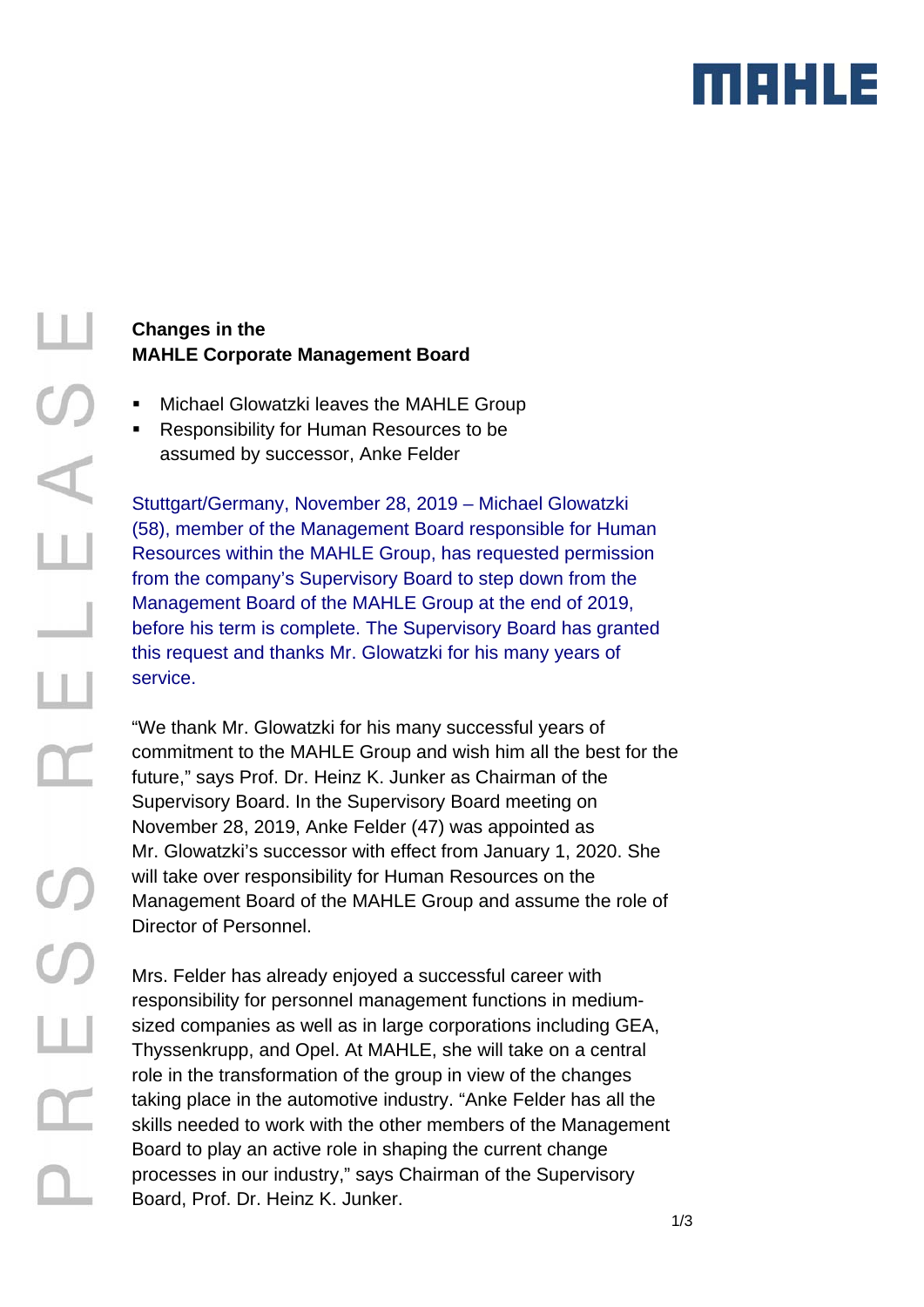# marus

### **Anke Felder**

Anke Felder was born in Jakarta/Indonesia on January 18, 1972. In 2002, she graduated as an attorney-at-law from Kiel University (CAU) in Germany. Following positions in medium-sized companies, Mrs. Felder worked for Thyssenkrupp between 2007 and 2015, latterly as Senior Vice President Human Resources for North America and a member of the Executive Board. In 2015, she moved to GEA Group, where she took on the role of Vice President Total Rewards from 2016. From 2018 to 2019, Anke Felder was the Managing Director Personnel and Labor Director at Opel. Mrs. Felder will take over responsibility for Human Resources as a member of the Management Board of the MAHLE Group and assume the role of Director of Personnel as of January 1, 2020.

## **About MAHLE**

MAHLE is a leading international development partner and supplier to the automotive industry as well as a pioneer for the mobility of the future. The MAHLE Group is committed to making transportation more efficient, more environmentally friendly, and more comfortable by continuously optimizing the combustion engine, driving forward the use of alternative fuels, and laying the foundation for the worldwide introduction of e-mobility. The group's product portfolio addresses all the crucial issues relating to the powertrain and air conditioning technology—both for drives with combustion engines and for e-mobility. MAHLE products are fitted in at least every second vehicle worldwide. Components and systems from MAHLE are also used off the road—in stationary applications, for mobile machinery, rail transport, as well as marine applications.

In 2018, the group generated sales of approximately EUR 12.6 billion with more than 79,000 employees and is represented in over 30 countries with 160 production locations. At 16 major research and development centers in Germany, Great